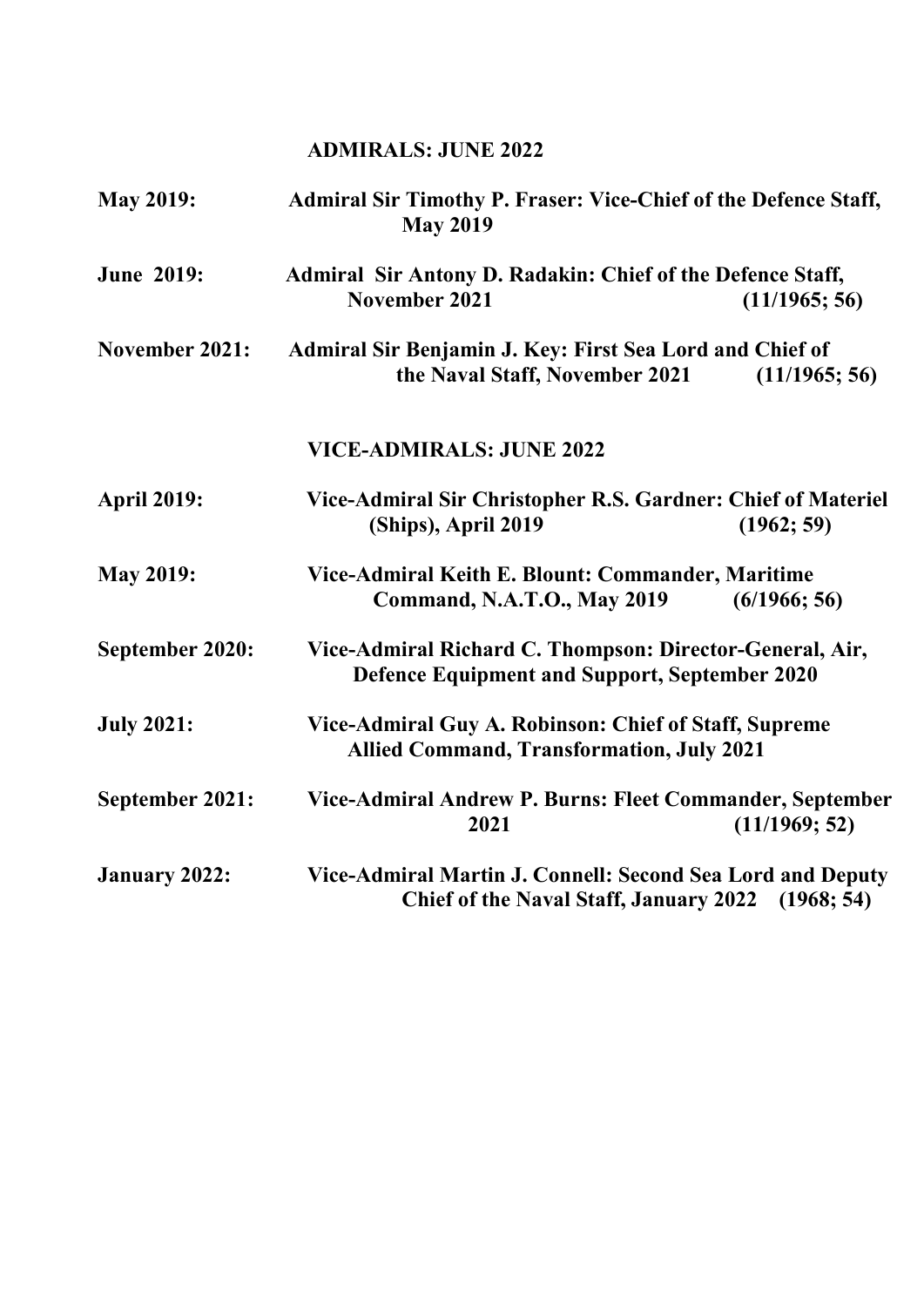# **REAR ADMIRALS: JUNE 2022**

| November 2014:        | (Eng.) Rear-Admiral Keith A. Beckett: Director, Submarines<br><b>Support and Chief, Strategic Systems Executive,</b><br><b>Submarine Delivery Agency, 2018</b> |               |
|-----------------------|----------------------------------------------------------------------------------------------------------------------------------------------------------------|---------------|
| <b>July 2016:</b>     | (Eng.) Rear-Admiral Timothy C. Hodgson: Director, Nuclear<br><b>Technology, July 2021</b>                                                                      | (55)          |
| October 2017:         | Rear-Admiral Paul V. Halton: Director, Submarine Readiness,<br><b>Submarine Delivery Agency, January 2020</b>                                                  | (53)          |
| <b>April 2018:</b>    | <b>Rear-Admiral James D. Morley: Deputy Commander, Naval</b><br><b>Striking and Support Forces, NATO, April 2021</b>                                           | (1969; 53)    |
| <b>November 2018:</b> | (Logs.) Rear-Admiral Andrew M. Kyte                                                                                                                            | (55)          |
|                       | Rear-Admiral Hugh D. Beard: Assistant Chief of the Defence<br>Staff(Capability and Force Design), January 2020 (12/1967; 54)                                   |               |
| <b>February 2019:</b> | (Eng.) Rear-Admiral Paul Marshall: Assistant Chief of the Naval Staff/<br><b>Director, Ship Acquisition, February 2019</b>                                     |               |
|                       | (Eng.) Rear-Admiral James G. Higham: Director, Ship Support,<br><b>Defence Equipment and Support, December 2020</b>                                            | (11/1969; 52) |
| <b>March 2019:</b>    | (Eng.) Rear-Admiral James N. Macleod: on secondment, February 2022                                                                                             | (3/1970; 52)  |
| <b>May 2019:</b>      | (Logs.) Rear-Admiral Philip J. Hally: Assistant Chief of the Defence Staff<br>(Personnel Capability), February 2022                                            | (51)          |
|                       | September 2019: Rear-Admiral Andrew Betton: Director, Joint Warfare, Strategic<br><b>Command, November 2021</b>                                                | (3/1968; 54)  |
| October 2019:         | Rear-Admiral Simon P. Asquith: Director, Submarines, April 2022                                                                                                |               |
|                       | <b>Rear-Admiral Peter J. Sparkes: to retire</b>                                                                                                                |               |
|                       | December 2019: Rear-Admiral Michael K. Utley: Commander, U.K. Maritime Forces/ U.K.<br><b>Strike Force, December 2019</b>                                      |               |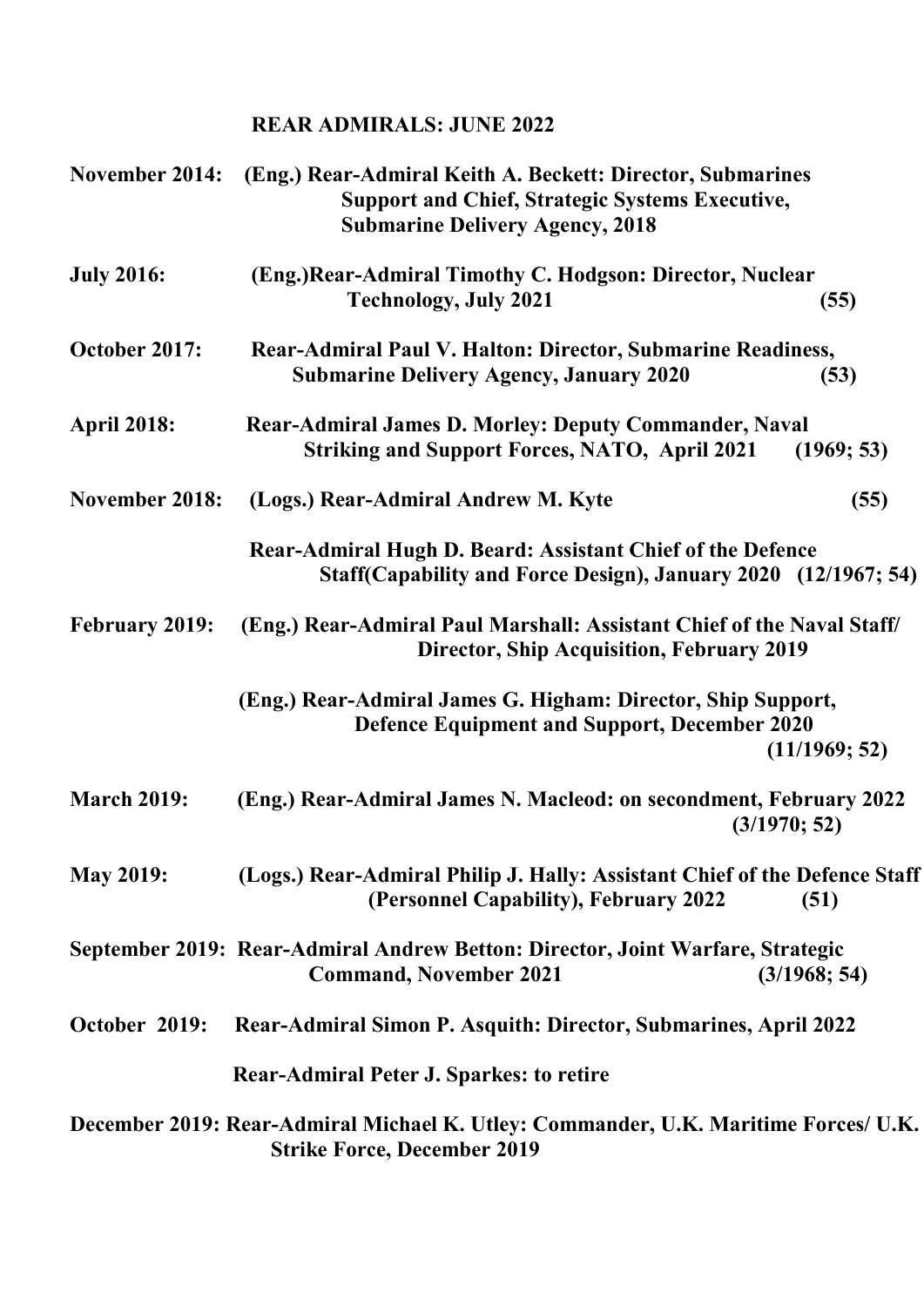|                     | September 2020: Rear-Admiral Rhett S. Hatcher: U.K. National Hydrographer, May 2021                                                     |
|---------------------|-----------------------------------------------------------------------------------------------------------------------------------------|
|                     | November 2020: Rear-Admiral Iain S. Lower: Assistant Chief of the Naval Staff (Policy)/<br>Director, Strategy and Policy, November 2020 |
| <b>March 2021:</b>  | Rear-Admiral Nicholas B.J. Washer: Director, Operations, Defence<br>Digital, March 2021                                                 |
| <b>May 2021:</b>    | Rear-Admiral Paul S. Beattie: Director of the Naval Staff, May 2021                                                                     |
| <b>June 2021:</b>   | (Eng.) Rear-Admiral Donald J.M. Doull: Director, Submarine Capability,<br><b>M.O.D., June 2021</b>                                      |
| <b>July 2021:</b>   | (Logs.) Rear-Admiral Richard A. Murrison: Senior Military Coach and<br><b>Mentor, Royal College of Defence Studies, July 2021</b>       |
|                     | Rear-Admiral Rex J. Cox: Chief Executive, National Shipbuilding<br>Office, July 2021                                                    |
| <b>August 2021:</b> | (Eng.) Rear-Admiral Paul C.R. Carroll: Head of Innovation and Future<br>Capability, Navy, Defence Equipment and Support, August 2021    |
|                     | Rear-Admiral James M.B. Parkin: Director, Development (Navy),<br><b>August 2021</b>                                                     |
|                     | October 2021: Rear-Admiral Timothy M. Henry: Deputy Commander, NATO Joint Force<br>Command, Norfolk, Virginia, October 2021             |
|                     | November 2021: (Eng.) Rear-Admiral Thomas E. Manson: Deputy Director-General,<br><b>Defence Safety Authority, November 2021</b>         |
|                     | January 2022: Rear-Admiral Stephen M.R. Moorhouse: Director, Force Generation and<br>Rear-Admiral, Fleet Air Arm, January 2022          |
|                     | Rear-Admiral Judith H. Terry: Director, People and Training and<br><b>Naval Secretary, January 2022</b>                                 |
| <b>April 2022:</b>  | Rear-Admiral Edward G. Ahlgren: Commander, Maritime Operations.<br>April 2022                                                           |
|                     |                                                                                                                                         |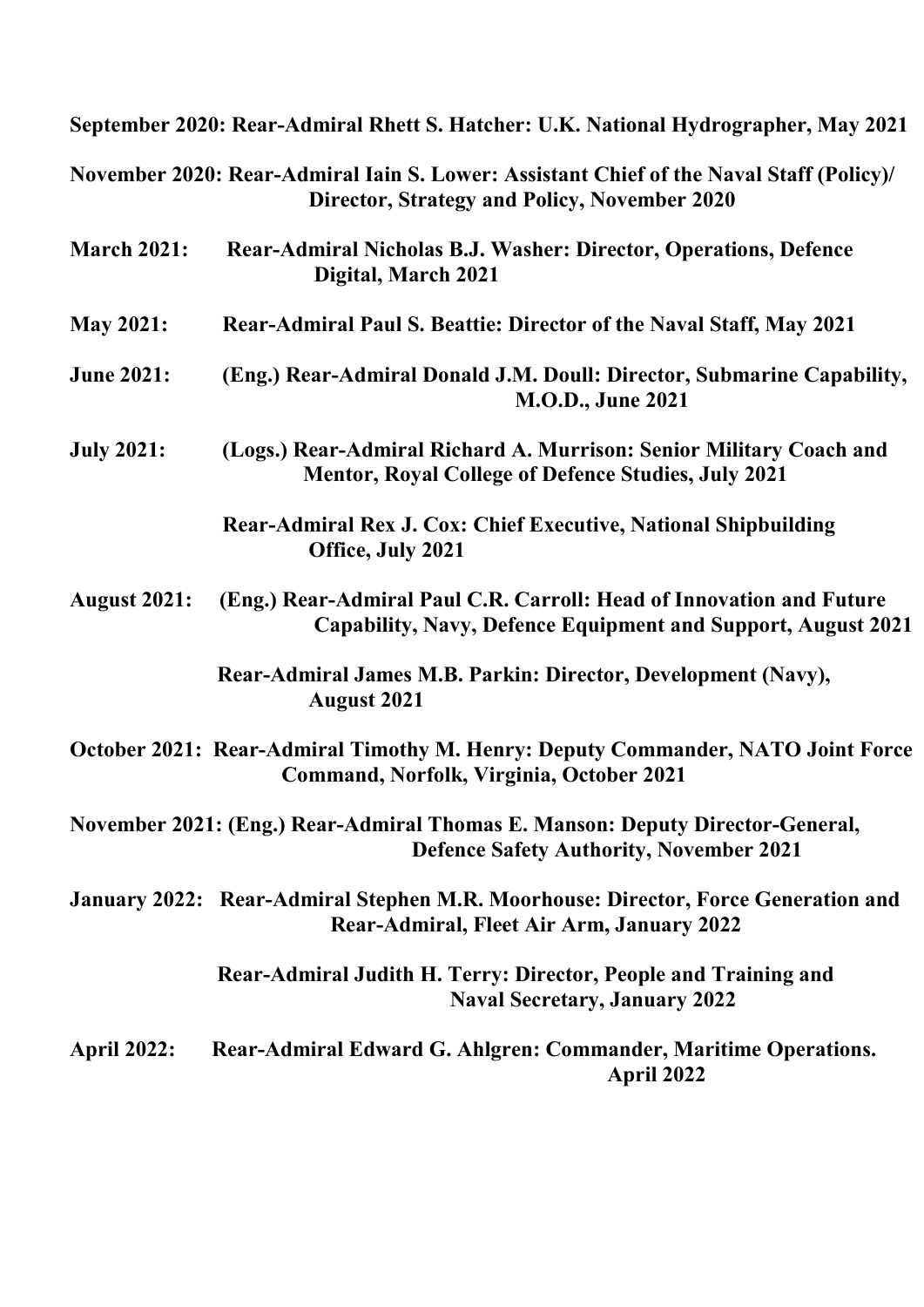# **COMMODORES: JUNE 2022**

| 2014: Commodore Jonathan M.S. Fry (Eng.): Head, Capability and Cadets, Reserve<br><b>Forces and Cadets, January 2014</b> |
|--------------------------------------------------------------------------------------------------------------------------|
| 2015: Commodore Steven Dainton: Commander, British Forces, Gibraltar, July 2020<br>(51)                                  |
| Commodore Peter Coulson(Eng.): Commander, H.M. Naval Base, Devonport,<br><b>July 2018</b>                                |
| 2016: Commodore Paul G. J. Dailey (Eng.): Deputy Director, Submarine Capability,<br>2019                                 |
| <b>Commodore David G. Childs (Eng.): to retire</b>                                                                       |
| <b>Commodore Andrew M. Cree (Eng.): Assistant Chief of Staff (Training)/Deputy</b>                                       |
| <b>Director, Future Training, January 2017</b>                                                                           |
| 2017: Commodore Simon P. Huntington: Naval Assistant to the Naval Secretary, March<br>2021<br>(50)                       |
| <b>Commodore Robert J.A. Bellfield: to retire</b><br>(53)                                                                |
| <b>Commodore Craig Wood</b>                                                                                              |
| 2018: Commodore Robert J. Anstey: Commander, H.M. Naval Base, Clyde, June 2021<br>(1968; 53)                             |
| <b>Commodore Richard J. Winter (Eng.)</b>                                                                                |
| <b>Commodore Raymond A. Lovegrove (Eng.)</b>                                                                             |
| <b>Commodore Timothy C. Woods (Eng.): Head, British Defence Staff, Eastern</b><br><b>Europe, January 2020</b>            |
| <b>Commodore Robert Wood (Logs.): Commodore, Naval Legal Services, May 2018</b>                                          |
| Commodore James Le S. Perks: Commander, Submarine Flotilla, April 2020                                                   |
| <b>Commodore Thomas J. Guy: Deputy Director, Combined Joint Operations, Sea</b>                                          |
| Centre of Excellence, U.S.A., September 2017                                                                             |
| 2019: Commodore Jeremy J. Bailey (Eng.): Commander, RN Base, Portsmouth, March<br>2019                                   |
| Commodore Stuart P. Henderson (Eng.): Navy Safety Director, February 2019                                                |
| Commodore Stephen D. Roberts (Eng.): Programme Director, Type 26 Frigates,<br>Navy HQ, March 2019                        |
| Commodore Dean A. Bassett: Assistant Chief of Staff, Plans, Permanent Joint HQ,<br><b>August 2021</b>                    |
| Commodore Robert C. Vitali: Assistant Chief of Staff(Warfare), November 2019                                             |
| Commodore Edwin L. Tritschler (Eng.): Head of Airworthiness, Defence Equipment<br>and Support, July 2019                 |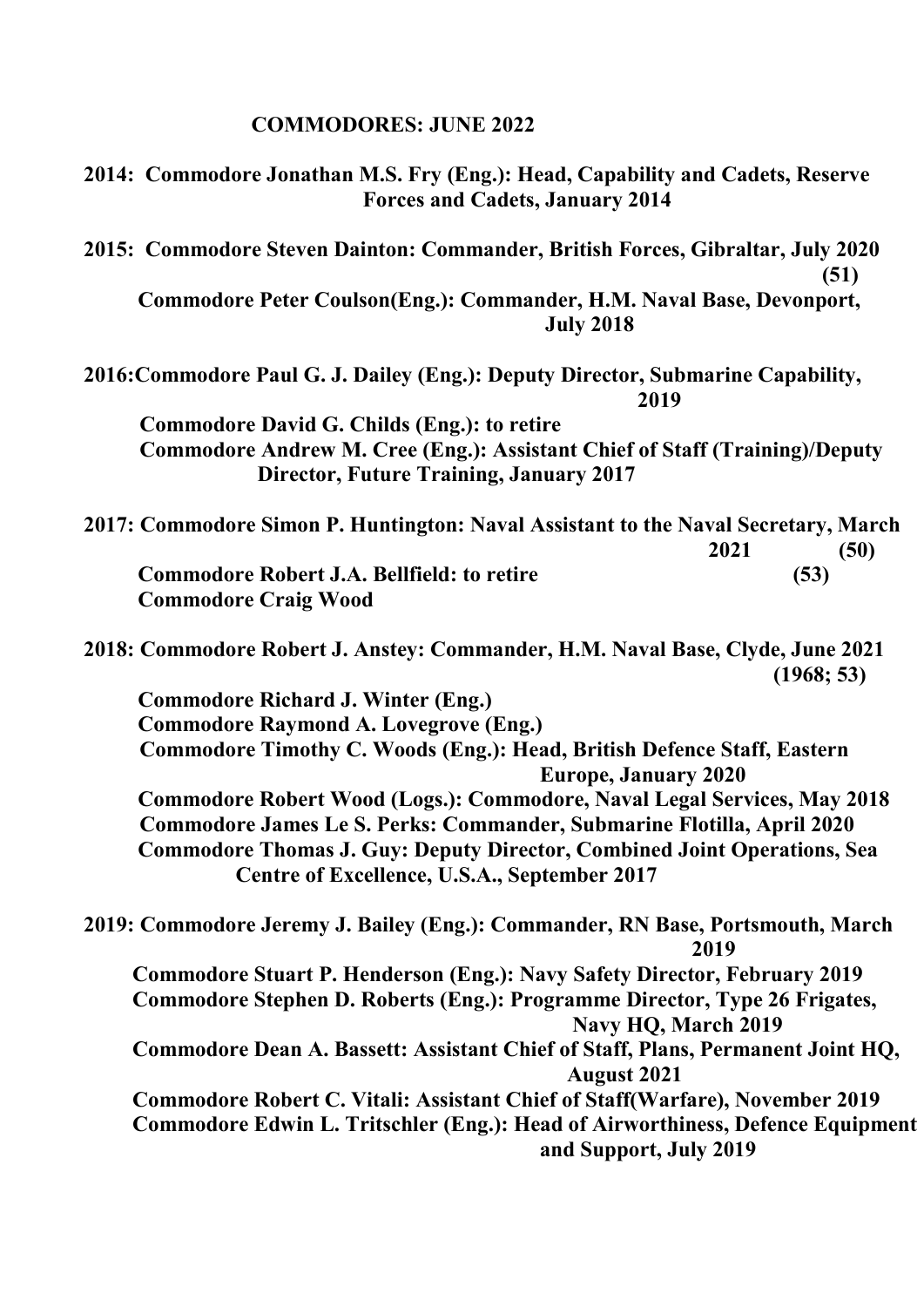**Commodore Mark E. Prince (Eng.): Director of Nuclear Propulsion, Submarine Delivery Agency, August 2019 Commodore Philip D. Nash: Naval Attache, U.S.A., September 2019 Commodore Peter N. Olive: Head, Futures and Strategic Analysis, Development, Concepts and Doctrine Centre, December 2021 Commodore Paul E. Dunn: Head of Operations, Defence Nuclear Organization, November 2019 Commodore Nicholas J. Wheeler: Deputy Director, Military Support, October 2019 Commodore Stuart H. Wright (Logs.): Head of Defence People Strategy, November 2019 Commodore Philip G. Game (Eng.): Head of Portfolio Delivery and Deputy Director, Weapons, Defence Equipment and Support, November 2019 Commodore Nicholas J. Hibberd: Assistant Chief of Staff, Maritime Warfare, December 2019 Commodore Ivan R. Finn (Eng.): Head of Helicopters (1), Defence Equipment and Support, December 2019 2020: Commodore Andrew M. Stacey: Commander, Fleet Operational Sea Training, March 2020 Commodore Christopher D. Goodsell: Head of Warfare Development, Strategic Command, March 2020 Commodore Anthony K. Rimington: Principal Staff Officer to the Chief of the Defence Staff, June 2020 Commodore Charles A. Evans (Logs.): Head, Defence Support Capability, Strategic Command, May 2020 Commodore Robert G. Pedre: Commander, Littoral Strike Group, May 2020 Commodore Robert A. Lauchlan (Eng.): Submarine Delivery Agency, July 2020 Commodore Niall R. Griffin: Commanding Officer, R.N.A.S., Yeovilton, July 2020 Commodore Nicholas M. Walker: Deputy Director, Naval Aviation, July 2020 Commodore Paul A. Murphy(Logs.): Deputy Director, Logistics, July 2020 Commodore Ian S. Groom(Eng.): Defence Maritime Regulator, September 2020 Commodore James R. Dean(Logs.): Commander, Standing Joint Force Logistics Component, September 2020 Commodore Christopher B. Cook (Eng.): Head, Strategy and Planning, Defence Digital, Strategic Command, November 2020 Commodore Timothy Neild: Commander, Surface Flotilla, September 2020 Commodore Jonathan D. Lett: Commander, British Forces, Falkland Islands and South Atlantic, November 2020 Commodore Daniel S. Knight: Deputy Commander, Maritime Operations, December 2020**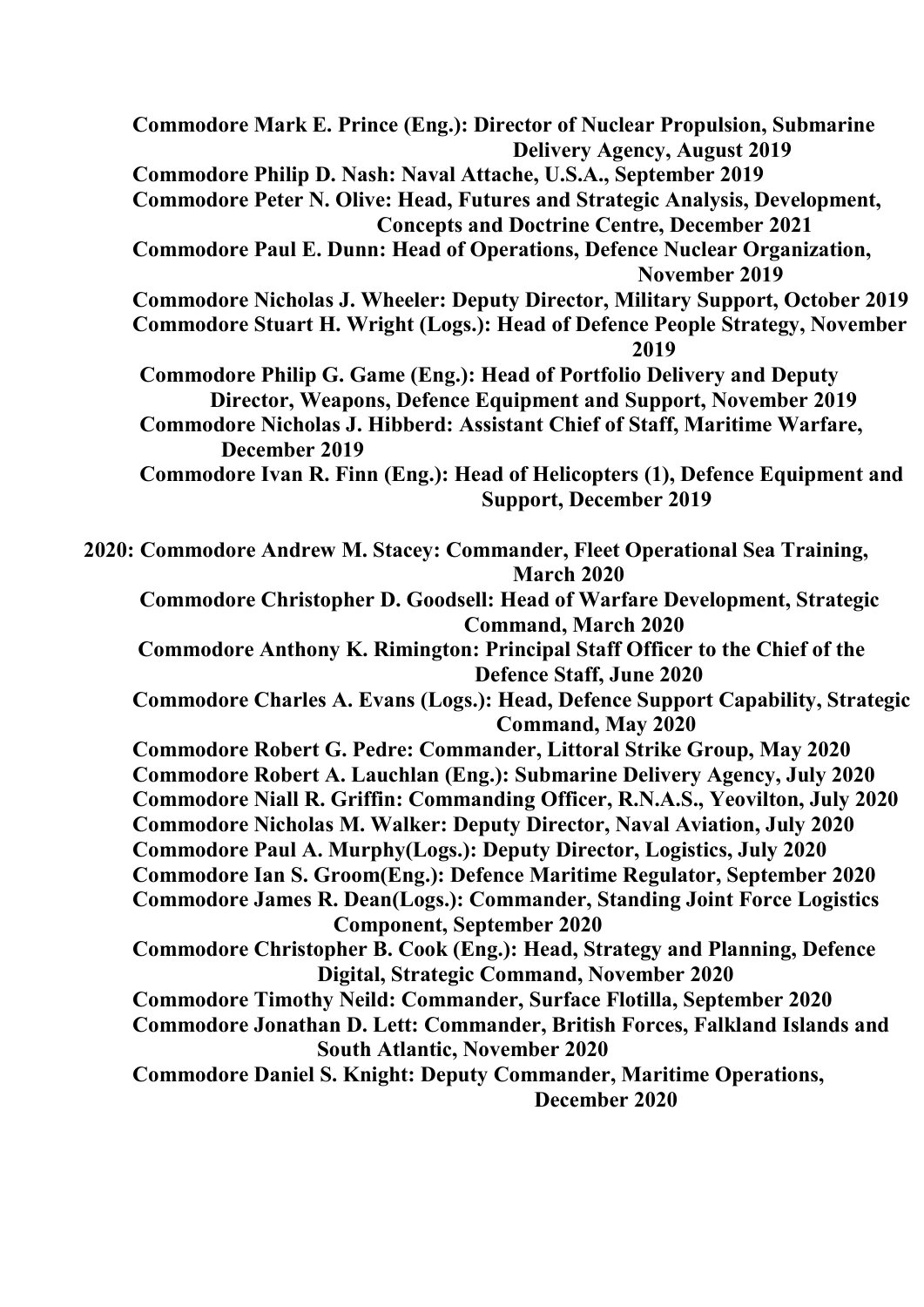**2021: Commodore Paul A. Stroude: Head of Financial Military Capability Joint Plans, M.O.D., February 2021 Commodore Adrian C. Fryer: Commander, U.K. Maritime Component, Bahrain, January 2022 Commodore Mark P. Langrill (Eng.): Head of U.K. Military Flying Training System, Defence Equipment and Support, March 2021 Commodore Stephen F. Prest (Eng.): Deputy Director, Naval Acquisition (Equipment and Systems), April 2021 Commodore David A. Joyce (Eng.): Deputy Director, People Strategy, May 2021 Commodore A. John Aitken: Deputy Director, Submarines, June 2021 Commodore Sharon L. Malkin (Eng.): Head of Customer Support, Defence Infrastructure Organization, June 2021 Commodore David C. Moody (Eng.): Head, Space Capability, Space Command, June 2021 Commodore Martyn R. Boyes (Eng.): Commodore, Submarine Delivery Agency, June 2021 Commodore Jonathan C.H. Stamper (Eng.): Head, Cyber Governance, Risk and Compliance, M.O.D., March 2020 Commodore Richard P. Harris (Logs.): Deputy Director, Defence People (Diversity and Inclusion), August 2021 Commodore Steven J. McCarthy (Eng.): Head of Naval Ships Support, Defence Equipment and Support, August 2021 Commodore Paul P. Pitcher: Deputy Director of Ships, September 2021 Commodore Jolyon R.A. Woodard: Head, Air Manoeuvre Capability/Combat Aviation Programmes, Army Command, October 2021 Commodore Fiona R. Shepherd (Logs.): Assistant Chief of Staff (Personnel and Logistics), Permanent Joint HQ, November 2021 Commodore Gordon W.D. Ruddock: Deputy Chief of Staff (Management) and Senior British Officer, Joint Forces Command, Brunssum, December 2021 2022: Commodore Andrew D. Rose: Deputy Director, Plans, Navy Command, January 2022** 

 **Commodore Angus N. P. Essenhigh: Commander, Carrier Strike Group, January 2022** 

 **Commodore Kristin J. Nicholson (Logs.): Deputy Director, People Delivery, January 2022** 

 **Commodore Timothy C. Greene**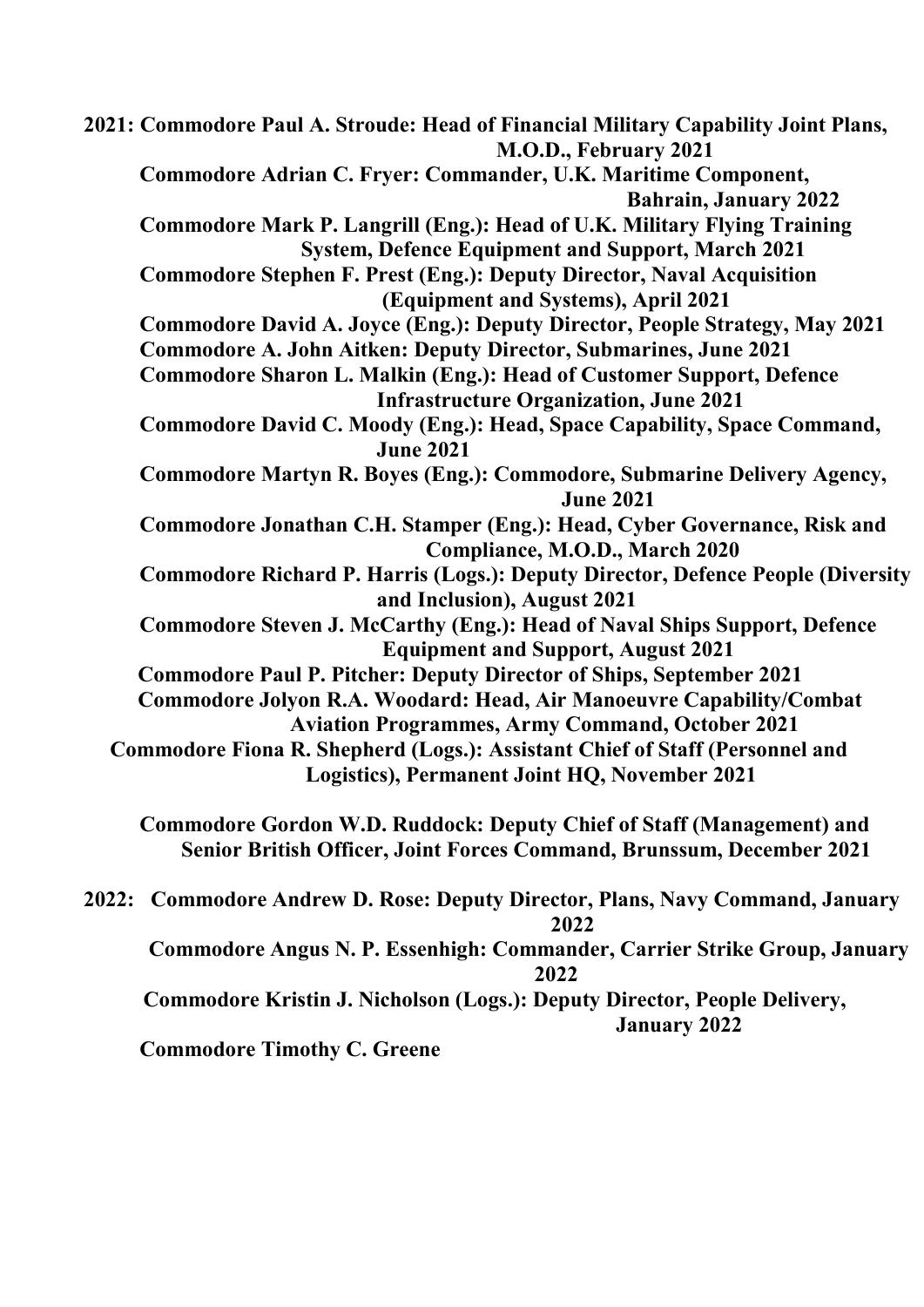#### **SENIOR OFFICERS: ROYAL MARINES: JUNE 2022**

**Lieutenant-Generals:** 

### **Lieutenant-General Robert A. Magowan: Commandant-General, Royal Marines, April 2021 (9/1967; 54)**

 **Lieutenant-General Charles R. Stickland: Chief of Joint Operations, Permanent Joint HQ, November 2021** (5/1968; 53)

**Major-Generals:** 

 **Major-General Gwyn S.G. Jenkins** 

 **Major-General James A.J. Morris: Commander, Standing Joint Force, July 2021 (6/1969; 53)** 

 **Major-General Ewen A. Murchison: Hudson Visiting Fellow, St.Antony's College, Oxford, September 2021** 

### **Brigadiers:**

| 2017: | Brigadier Matthew F. Pierson: Military Head, M.O.D. Humanitarian Task,<br>September 2021                                         |
|-------|----------------------------------------------------------------------------------------------------------------------------------|
| 2018: | Brigadier Matthew J.A. Jackson: Assistant Commandant (Maritime), Joint<br><b>Services Command and Staff College, August 2021</b> |
| 2019: | Brigadier Daniel Blanchford: Head, Commitments and Crises, M.O.D., 2021                                                          |
| 2020: | Brigadier Steven J. Hussey: Head, Operating Assurance, Military Aviation<br><b>Authority, December 2021</b>                      |
|       | Brigadier Michael J. Tanner: Chief of Staff, Navy Command HQ, February<br>2020                                                   |
|       | Brigadier Paul P. Lynch: Commander, National Centre for Geospatial<br><b>Intelligence, March 2020</b>                            |
|       | Brigadier R. John Read: Deputy Director, Maritime Capability, April 2021                                                         |
|       | Brigadier Daniel J.E. Cheeseman: Chief Technology Officer, Navy, 2018                                                            |